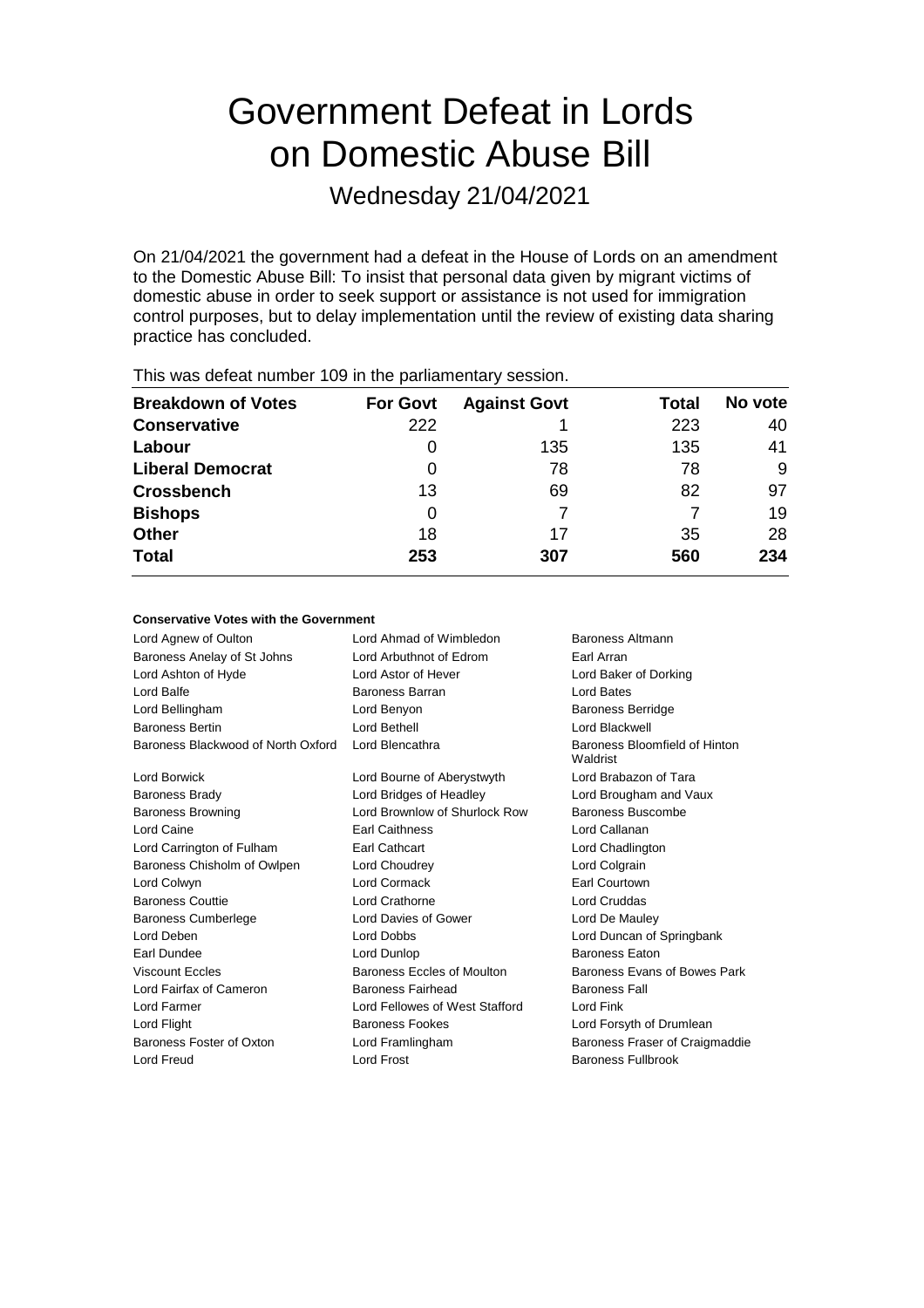Lord Gardiner of Kimble Baroness Gardner of Parkes Lord Garnier Lord Young of Graffham Lord Young of Cookham Viscount Younger of Leckie

Lord Geddes Lord Glenarthur Lord Godson Lord Goodlad Viscount Goschen Lord Grade of Yarmouth Lord Greenhalgh Lord Griffiths of Fforestfach Lord Grimstone of Boscobel Viscount Hailsham Lord Hamilton of Epsom Lord Hammond of Runnymede Lord Hannan of Kingsclere Lord Harris of Peckham Lord Haselhurst Lord Hayward **Lord Henley** Lord Henley Lord Herbert of South Downs<br>Lord Hill of Oareford **Lord Hodgson of Astley Abbotts** Baroness Hodgson of Abinge Lord Hodgson of Astley Abbotts Baroness Hodgson of Abinger Lord Holmes of Richmond **Baroness Hooper Lord Howard of Lympne** Lord Howard of Rising **Earl Howe Lord Howell of Guildford** Earl Howe **Lord Howell** of Guildford Lord Hunt of Wirral **Lord James of Blackheath** Baroness Jenkin of Kennington Lord Johnson of Marylebone Lord Jopling Lord Kamall Lord Keen of Elie Lord King of Bridgwater Lord Kirkham Lord Kirkhope of Harrogate Lord Lamont of Lerwick Lord Lancaster of Kimbolton Lord Lang of Monkton Lord Lansley Lord Leigh of Hurley Lord Lexden **Lord Lindsay** Lord Lilley **Communist Communist Communist Communist Communist Communist Communist Communist Communist Communist Communist Communist Communist Communist Communist Communist Communist Communist Co** Lord Lingfield **Earl Liverpool** Earl Liverpool **Lord Livingston of Parkhead** Lord Lucas Lord Mackay of Clashfern Lord Mancroft Baroness Manzoor Lord Marland Baroness McGregor-Smith Lord McInnes of Kilwinning Baroness McIntosh of Pickering Lord McLoughlin Lord Mendoza **Baroness Meyer** Baroness Meyer Baroness Mobarik Baroness Mone **Baroness Montrose** Baroness Morgan of Cotes Baroness Morris of Bolton **Baroness Morrissey Baroness Morrissey** Lord Moylan Lord Moynihan Lord Naseby Lord Nash Baroness Noakes Lord Northbrook Lord Norton of Louth Lord O'Shaughnessy **Lord Parkinson of Whitley Bay** Baroness Penn Lord Pickles **Baroness Pidding Lord Polak** Lord Polak Lord Popat Lord Porter of Spalding Lord Price Lord Rana Lord Randall of Uxbridge Lord Ranger Lord Reay Baroness Redfern Lord Renfrew of Kaimsthorn Lord Ribeiro **Viscount Ridley** Cord Risby **Lord Risby** Lord Robathan Baroness Rock Lord Rose of Monewden Baroness Sanderson of Welton Lord Sarfraz Lord Sassoon Baroness Sater **Baroness Scott of Bybrook** Baroness Seccombe Lord Selkirk of Douglas **Baroness Shackleton of Belgravia** Lord Sharpe of Epsom Lord Sheikh **Baroness Shephard of Northwold** Lord Sherbourne of Didsbury Baroness Shields **Lord Shinkwin** Earl Shrewsbury Lord Smith of Hindhead Lord Spencer of Alresford Baroness Stedman-Scott Lord Stewart of Dirleton **Lord Strathclyde** Baroness Stroud Baroness Sugg **Communist Communist Communist Communist Communist Communist Communist Communist Communist Communist Communist Communist Communist Communist Communist Communist Communist Communist Communist Communist Communi** Lord Taylor of Holbeach Lord Tebbit Lord Trefgarne Viscount Trenchard Lord Trimble Lord True Lord Tugendhat **Lord Udny-Lister** Corresponding Viscount Ullswater Lord Vaizey of Didcot **Baroness Vere of Norbiton** Lord Wakeham Lord Waldegrave of North Hill Lord Wasserman Lord Wei Lord Wharton of Yarm Lord Whitby Lord Willetts Baroness Williams of Trafford Lord Wolfson of Tredegar Baroness Wyld

Lord Gold Baroness Goldie Lord Goldsmith of Richmond Park Baroness Neville-Jones Baroness Neville-Rolfe Baroness Nicholson of Winterbourne

**Conservative Votes against the Government** Baroness Warsi

**Labour Votes with the Government**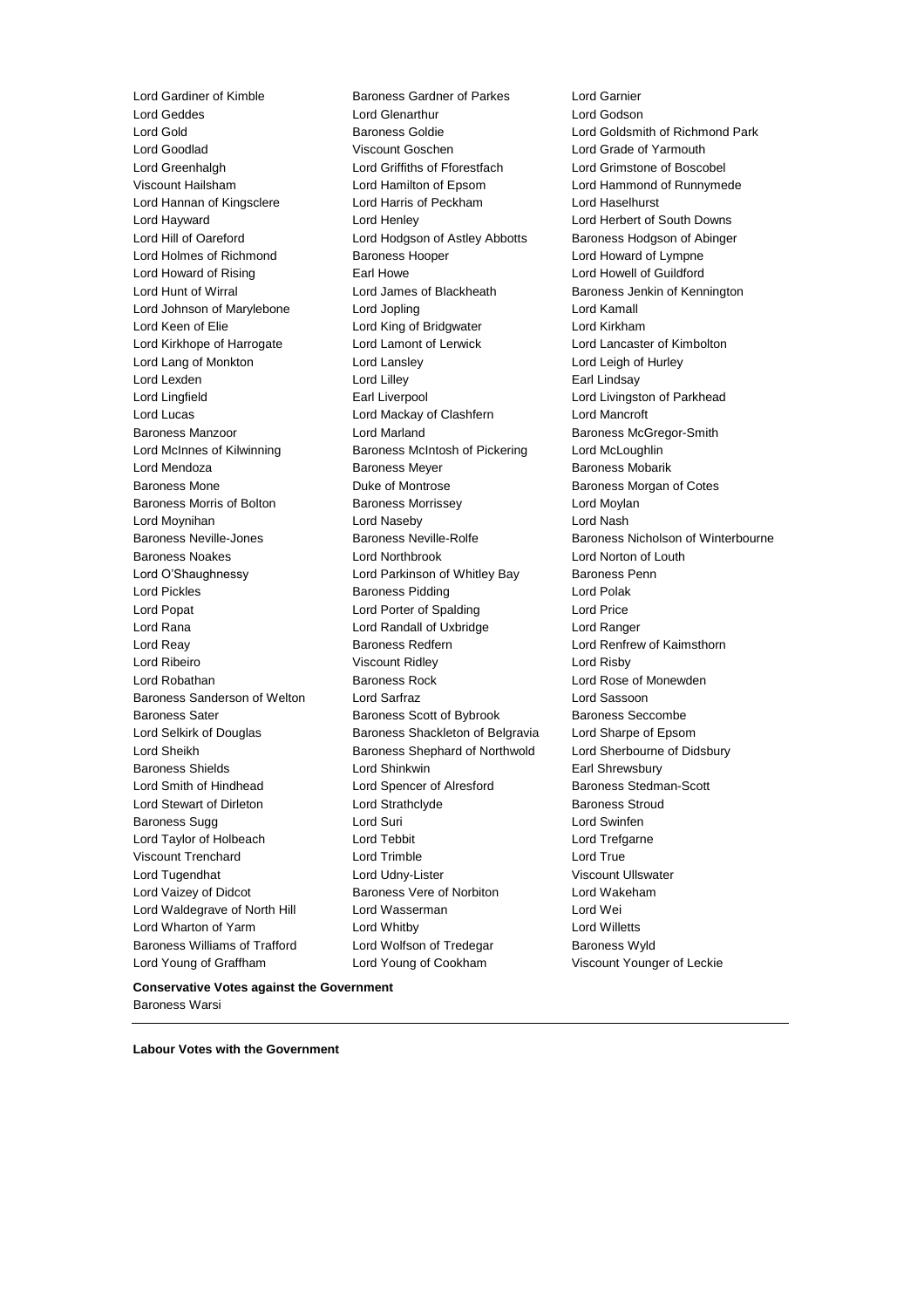# **Labour Votes against the Government**

Baroness Adams of Craigielea Lord Adonis Lord Allen of Kensington Lord Alli Baroness Amos Lord Anderson of Swansea Baroness Armstrong of Hill Top Lord Bach Baroness Bakewell Baroness Bakewell Lord Bassam of Brighton Lord Beecham Lord Berkeley Baroness Billingham **Baroness Blake of Leeds** Baroness Blower Lord Blunkett **Lord Boateng** Lord Boateng Lord Bradley Lord Bragg **Lord Browne of Ladyton** Baroness Bryan of Partick Lord Campbell-Savours Baroness Chakrabarti Viscount Chandos Baroness Chapman of Darlington Lord Clark of Windermere Baroness Clark of Kilwinning Lord Coaker Baroness Cohen of Pimlico Lord Collins of Highbury Baroness Corston **Baroness Crawley Baroness Crawley** Lord Cunningham of Felling Lord Davies of Brixton **Baroness Donaghy Lord Donoughue** Lord Donoughue Baroness Drake Lord Dubs Lord Eatwell Lord Elder Lord Filkin Lord Foulkes of Cumnock Baroness Gale **Baroness Golding** Baroness Golding **Lord Goldsmith** Baroness Goudie Lord Grantchester Lord Griffiths of Burry Port Lord Grocott Lord Hain Viscount Hanworth Lord Harris of Haringey **Lord Haworth Baroness Hayman of Ullock** Baroness Hayman of Ullock Baroness Hayter of Kentish Town Baroness Healy of Primrose Hill Baroness Henig Baroness Hilton of Eggardon Lord Hollick Lord Howarth of Newport Baroness Hughes of Stretford Lord Hunt of Kings Heath Baroness Jay of Paddington Baroness Jones of Whitchurch Lord Jones Lord Jordan Lord Jordan Lord Kennedy of Southwark Baroness Kennedy of The Shaws Lord Khan of Burnley Baroness Kingsmill **Baroness Lawrence of Clarendon** Lord Layard Lord Lennie **Lord Levy Lord Levy Baroness Liddell of Coatdyke** Lord Liddle Lord Lipsey Baroness Lister of Burtersett Lord MacKenzie of Culkein Baroness Mallalieu Lord Mandelson Lord Maxton Lord McAvoy Lord McConnell of Glenscorrodale Baroness McDonagh Baroness McIntosh of Hudnall Lord McKenzie of Luton Lord McNicol of West Kilbride Lord Mendelsohn Baroness Merron Lord Mitchell Lord Monks Baroness Morris of Yardley Lord Morris of Aberavon Lord Murphy of Torfaen Baroness Nye Baroness Osamor **Baroness Community** Lord Parekh **Baroness Pitkeathley** Lord Ponsonby of Shulbrede Baroness Primarolo Baroness Prosser Lord Puttnam Baroness Quin Baroness Ramsay of Cartvale Baroness Rebuck Lord Reid of Cardowan Lord Robertson of Port Ellen Lord Rooker Lord Rosser Lord Rowlands Baroness Royall of Blaisdon Lord Sawyer **Baroness Sherlock** Baroness Sherlock Lord Sikka **Baroness Smith of Basildon** Baroness Smith of Gilmorehill Lord Snape **Lord Stevenson of Balmacara** Baroness Taylor of Bolton Baroness Thornton **Lord Touhig Lord Touhig Lord Lord Tunnicliffe** Lord Turnberg Lord Watson of Invergowrie Lord Watts Lord West of Spithead Baroness Wheeler **Baroness Wheeler** Lord Whitty Baroness Wilcox of Newport Lord Wills Lord Winston Lord Woodley Lord Young of Norwood Green Baroness Young of Old Scone

#### **Liberal Democrat Votes with the Government**

| Liberal Democrat Votes against the Government |                                                                   |                         |
|-----------------------------------------------|-------------------------------------------------------------------|-------------------------|
| Lord Addington                                | Lord Alderdice                                                    | Lord Allan of Hallam    |
| Baroness Bakewell of Hardington<br>Mandeville | <b>Baroness Barker</b>                                            | Lord Beith              |
| Baroness Benjamin                             | Baroness Bonham-Carter of Yarnbury Baroness Bowles of Berkhamsted |                         |
| Lord Bradshaw                                 | <b>Baroness Brinton</b>                                           | Lord Bruce of Bennachie |
| Baroness Burt of Solihull                     | Lord Campbell of Pittenweem                                       | Lord Chidgey            |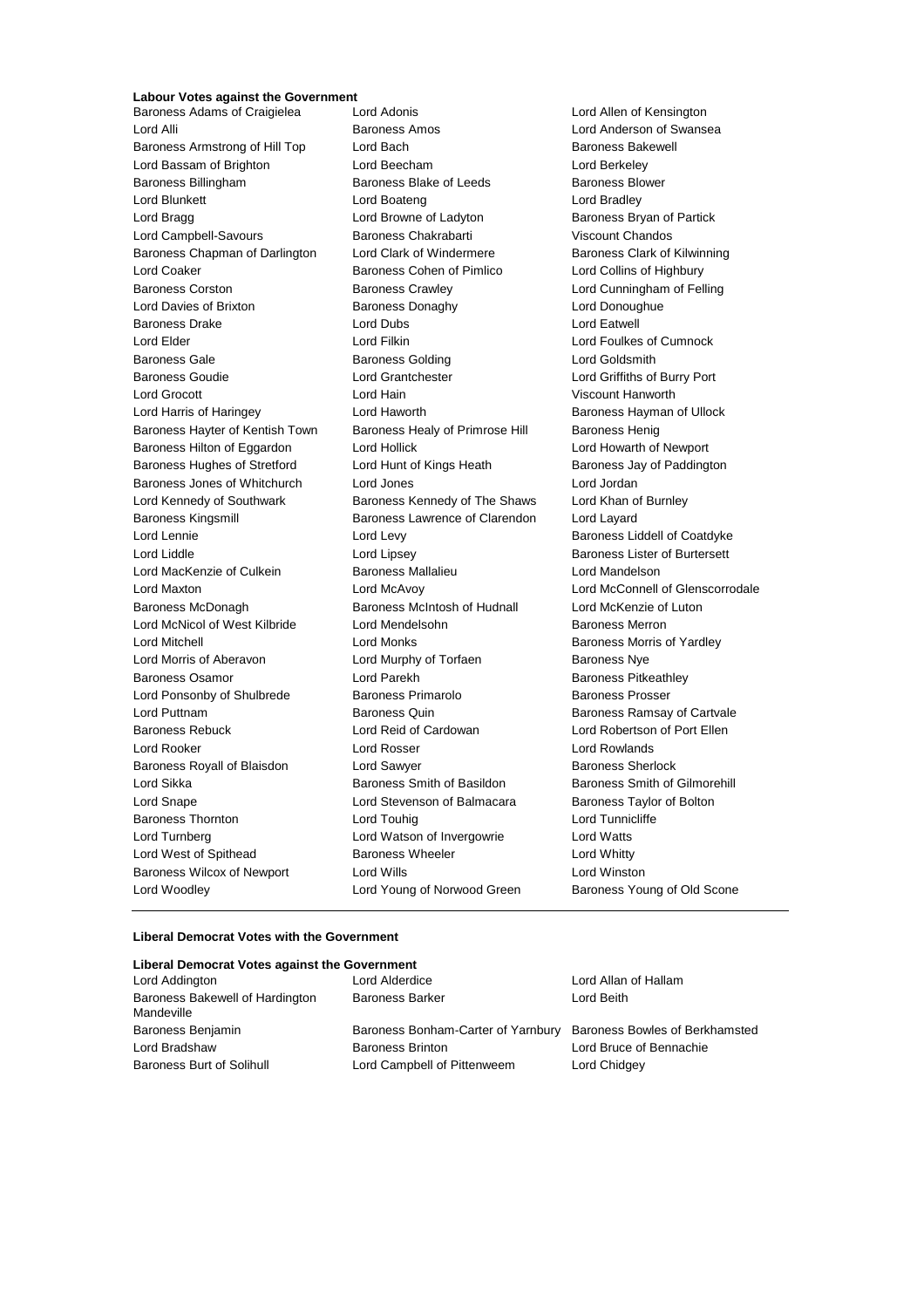Lord Clement-Jones Lord Cotter Lord Dholakia Baroness Doocey Baroness Featherstone Lord Foster of Bath Lord Fox Baroness Garden of Frognal Lord German Earl Glasgow **Lord Goddard of Stockport** Baroness Grender Baroness Hamwee **Baroness Harris of Richmond** Baroness Humphreys Lord Hussain **Baroness Hussein-Ece** Baroness Janke Baroness Jolly Lord Jones of Cheltenham Baroness Kramer Lord Lee of Trafford **Baroness Ludford** Lord Marks of Henley-on-Thames Lord McNally Baroness Miller of Chilthorne Domer Lord Newby Baroness Northover Lord Oates Lord Paddick Lord Palmer of Childs Hill Baroness Parminter Baroness Pinnock Lord Purvis of Tweed Baroness Randerson Lord Razzall Lord Redesdale Lord Rennard Lord Roberts of Llandudno Baroness Scott of Needham Market Lord Scriven Lord Charles Lord Sharkey Baroness Sheehan **Baroness** Sheehan Lord Shipley **Baroness Smith of Newnham** Lord Stephen Lord Stoneham of Droxford Lord Storey Lord Strasburger **Lord Stunell** Baroness Suttie Lord Taverne Lord Teverson Lord Thomas of Gresford Baroness Thomas of Winchester Baroness Thornhill Viscount Thurso Lord Tope Lord Tyler Communist Communist Communist Communist Communist Communist Communist Communist Communist<br>
Lord Wallace of Saltaire Communist Caroness Walmsley Communist Cord Willis of Knaresboro Baroness Walmsley **Example 1** Lord Willis of Knaresborough

#### **Crossbench Votes with the Government**

Lord Stevens of Kirkwhelpington

#### **Crossbench Votes against the Government**

Lord Adebowale **Lord Bichard** Baroness Boothroyd **Baroness** Boothroyd Lord Broers **Baroness Brown of Cambridge** Baroness Bull Baroness Butler-Sloss Lord Cameron of Dillington Baroness Campbell of Surbiton Lord Carey of Clifton Lord Carlile of Berriew Lord Chartres Earl Clancarty Viscount Colville of Culross Baroness Coussins Lord Craig of Radley **Viscount Craigavon** Lord Crisp Lord Curry of Kirkharle Baroness D'Souza Lord Etherton Baroness Finlay of Llandaff Lord Freyberg Lord Green of Hurstpierpoint Lord Greenway Lord Hannay of Chiswick Lord Harries of Pentregarth Baroness Hayman **Baroness Hollins** Baroness Hollins **Baroness Hunt of Bethnal Green** Lord Janvrin Lord Kakkar Lord Kerr of Kinlochard Baroness Kidron Lord Kilclooney Lord Krebs Lord Laming Lord Lisvane Lord Loomba Lord Low of Dalston Lord Macdonald of River Glaven Lord Macpherson of Earl's Court Baroness Manningham-Buller Baroness Masham of Ilton Baroness Meacher Baroness Morgan of Drefelin Baroness Neuberger Baroness O'Loan Baroness O'Neill of Bengarve Lord Pannick Cord Patel Baroness Prashar Lord Ravensdale Lord Rees of Ludlow Lord Ricketts Lord Russell of Liverpool Earl Sandwich Lord Singh of Wimbledon Lord Smith of Kelvin Duke of Somerset Lord St John of Bletso Baroness Stern Lord Stern of Brentford Lord Vaux of Harrowden Lord Walker of Aldringham Viscount Waverley Baroness Wheatcroft **Lord Wilson of Dinton** Baroness Young of Hornsey

Lord Aberdare Lord Anderson of Ipswich Lord Botham Lord Carrington **Baroness Cavendish Little Venice** Earl Courtenay of Devon Baroness Deech **Earl Erroll** Earl Erroll **Earl Erroll** Lord Green of Deddington Baroness Greengross **Earl Lytton** Earl Lord Powell of Bayswater

**Bishop Votes with the Government**